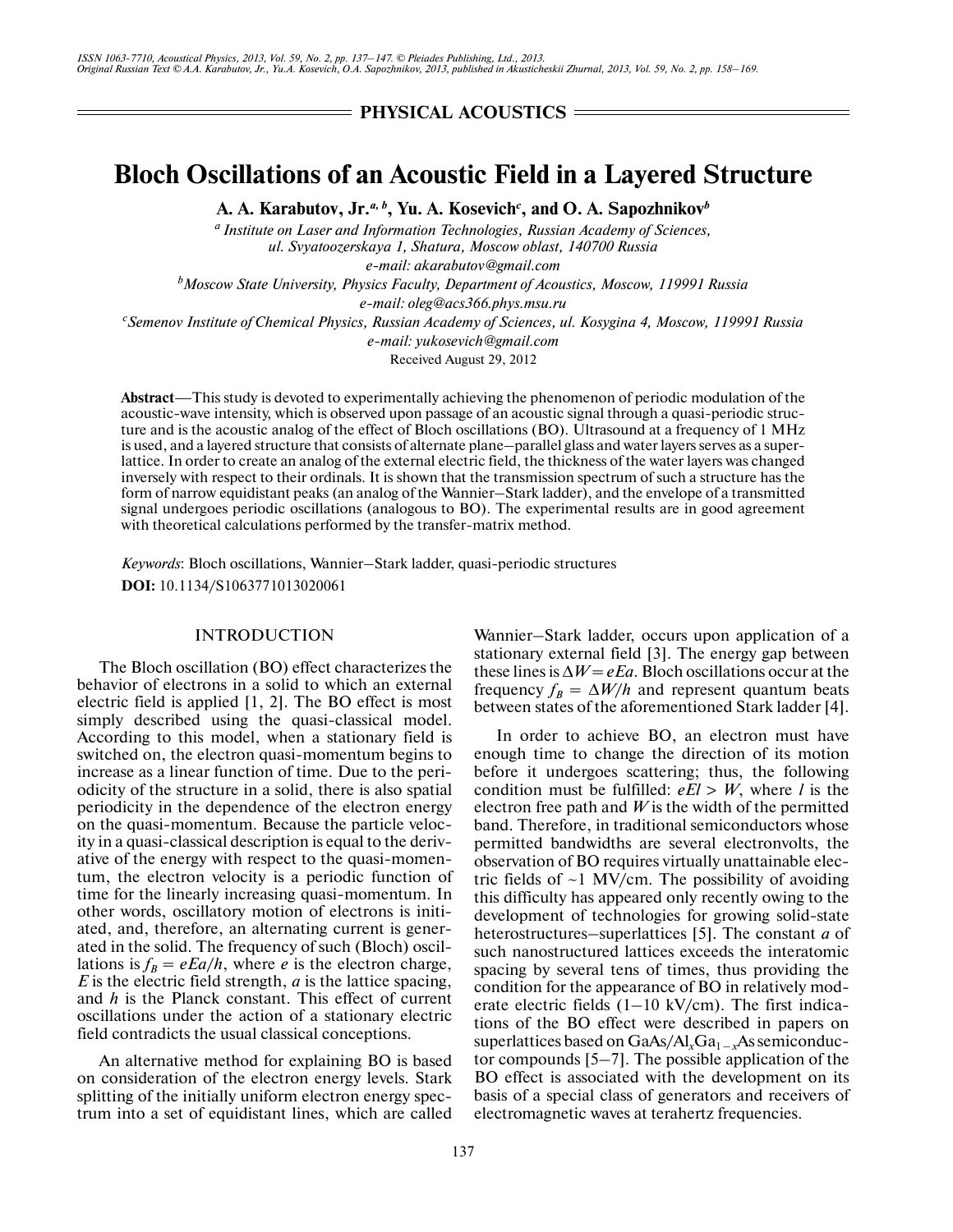The BO effect related to the behavior of the elec tron wavefunction has analogs for waves of different natures (e.g., acoustic, optical, or spin waves) that propagate in appropriate quasi-periodic structures (QPSs) [8]. It is known that, along with semiconduc tor superlattices, another class of heterostructures exists (photon crystals). The refractive index of light periodically changes in such crystals; owing to this effect, permitted and forbidden bands appear (light transmission and light-blocking). An experiment that involved observations of an optical BO analog was per formed in [9]. Optical superlattices that were formed from layers with different refractive indices of light were investigated, which were grown in a certain suc cession. In order to create an analog of the Wannier– Stark ladder in the transmission spectrum, the authors of [9] changed the period of the heterostructure in inverse proportion to the layer number. In this case, the resonance frequencies of layers were proportional to the layer number, thus making the transmission spectrum of this structure equidistant. The produced structure was illuminated with a short light pulse, and the time dependence of the transmitted signal inten sity was studied. As was predicted by calculations, after passing through the created structure, the signal had the form of a train of pulses with decaying amplitudes that followed one after another at a constant repetition rate.

The successful observation of the optical analog of BO initiated studies on the development of systems for observing BO for acoustic waves [10–13]. In these studies, waves also propagated in QPSs, and elements of such structures were chosen based on the condition that their resonance frequencies were proportional to their ordinal number. Different types of QPSs were used. For example, a one-dimensional medium in the form of a set of jointed elastic rods with circular or rectangular cross sections was used in [10]. Rods dif fered either in length (in the case of elements in the form of circular cylinders) or in height (in the case of elements in the form of parallelepipeds). Paper [11] described experiments in which a layered medium manufactured analogously to a photon crystal from [9] was used. The medium consisted of a set of alternate solid and fluid layers, into which aperiodicity was introduced by changing the thicknesses of fluid layers. The equidistant spectrum of sound transmission through a layered structure (an analog of the Wan nier–Stark ladder) was measured in [11], but the transmitted-signal envelope oscillations themselves, which simulated BO, were not recorded. One of the objectives of this study was to perform such observa tions. This work is also devoted to studies of some fea tures in the propagation of acoustic waves in layered media with a constant gradient of the reciprocal layer thickness.

#### THEORETICAL MODEL

Let us consider a layered medium that is a set of alternate layers of two different materials. For conve nience of practical implementation of layers with a controlled thickness, we consider that one material is fluid and the other is solid. However, it should be noted that a particular type of layer material is of no signifi cance for the theoretical simulation. Let the thickness of the solid layers be the same; the thickness of the fluid layers changes according to the law (see [9, 11])

$$
l_m = \frac{l_0}{1 + \gamma (m - m_0)},
$$
 (1)

where  $m = 1, 2, ..., M$  is the layer number,  $l_m$  is its thickness,  $m_0 = M/2$  and  $l_0$  are the layer number and layer thickness at the middle of the studied structure, respectively, and  $\gamma = 1/l_{m+1} - 1/l_m$  is the relative gradient of the reciprocal thicknesses, which is assumed to be independent of layer number *m*.

A convenient method for analyzing the propaga tion of a harmonic wave in a medium that consists of uniform layers is the transfer-matrix method [14]. Recall the essence of this approach. Let *n* = 1, 2, …, *N* be the layer number (e.g.,  $n = 1, 3, 5, \dots$  correspond to solid-state layers, and  $n = 2m = 2, 4, 6, \dots$ , to fluid layers);  $P_n^+$  and  $P_n^-$  are the complex amplitudes of the acoustic pressure for waves that propagate in a given layer to the right and to the left. The following rela tionship can then be written for the amplitudes of waves in two neighboring layers [15]:

$$
\begin{pmatrix} P_{n-1}^+ \\ P_{n-1}^- \end{pmatrix} = \hat{A}_{n-1,n} \begin{pmatrix} P_n^+ \\ P_n^- \end{pmatrix}.
$$
\nHere,  $\hat{A}_{n-1,n}$  is the transfer matrix:

\n
$$
\begin{pmatrix} z_n + z_{n-1} e^{-ik_n t} & z_n - z_{n-1} e^{-ik_n t} \\ z_n^+ (z_n^+) e^{-ik_n t} & z_n^- (z_n^+) e^{-ik_n t} \end{pmatrix}
$$
\n(2)

−!

$$
\hat{A}_{n-1,n} = \begin{pmatrix} \frac{z_n + z_{n-1}}{2z_n} e^{-ik_n t_n} & \frac{z_n - z_{n-1}}{2z_n} e^{ik_n t_n} \\ \frac{z_n - z_{n-1}}{2z_n} e^{-ik_n t_n} & \frac{z_n + z_{n-1}}{2z_n} e^{ik_n t_n} \end{pmatrix} .
$$
\nThe elements  $\hat{A}_{n-1,n}$  of the matrix depend on the acous-

tic impedances  $z_n$ , velocities of sound  $c_n$ , and layer thicknesses  $l_n$ . The following notation is used in (3):  $k_n = \omega/c_n$  is the wavenumber and  $\omega$  is the cyclic frequency. It is assumed that the character of the time dependence in a wave has the form  $\sim e^{-i\omega t}$ . When formulas of type (2) are written for all layers, we find that the incident and reflected waves in water  $(P_0^+$  and  $P_0^-$ ) are related via the matrix relationship to the incident and reflected waves behind all plates  $(P_N^+$  and  $P_N^-$ ):

$$
\begin{pmatrix} P_0^+ \\ P_0^- \end{pmatrix} = \begin{pmatrix} a_{11} & a_{12} \\ a_{21} & a_{22} \end{pmatrix} \begin{pmatrix} P_N^+ \\ P_N^- \end{pmatrix},
$$
 (4)

where the full transfer matrix  $\hat{A} = ||a_{ij}||$  is found by consecutive multiplication of the transfer matrices of all layers:  $\hat{A} = \hat{A}_{0,1} \times \hat{A}_{1,2} \times ... \times \hat{A}_{N-2,N-1} \times$ reform matrix  $\hat{A} = ||a_{ij}||$  is form at also the transfer m<br> $\hat{A}_{1,2} \times ... \times \hat{A}_{N-2,N-1} \times \hat{A}_{N-1,N}$ .

ACOUSTICAL PHYSICS Vol. 59 No. 2 2013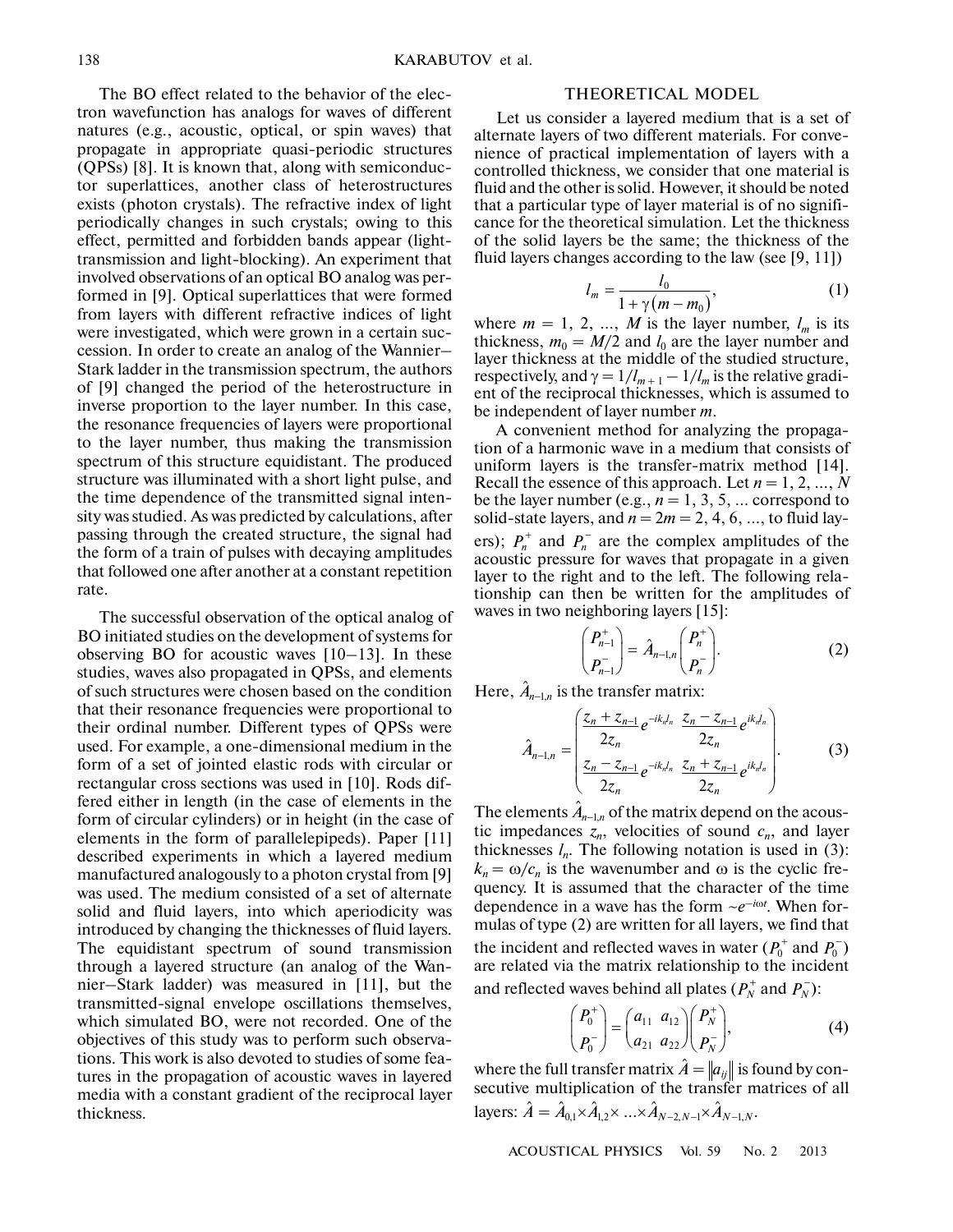We are interested in the situation where a plane– parallel structure of solid plates is immersed in the fluid, and the source of the incident wave and the receiver are to the left and right of the structure, respectively. It can then be considered that no coun terpropagating wave is present in the last (fluid) layer:  $P_N^-$  = 0; the reflection coefficient and the coefficient of transmission through the structure can be expressed through (4):  $R = P_0^- / P_0^+ = a_{21}/a_{11}$  and  $T = P_N^+ / P_0^+ =$  $1/a_{11}$ . In order to calculate the values of the wave amplitudes in layers at the specified amplitude of the incident wave  $P_0^+$ , algorithm (2) must be consecutively applied proceeding from values of  $P_N^- = 0$  and  $P_N^+ = 0$  $TP_0^+$ . When calculating the acoustic energy density in layers, it is also necessary to know the values of the vibrational velocity amplitudes:  $V_n^{\pm} = \pm P_n^{\pm}/z_n$ . For the spin of the last (find) lays<br>
ion coefficient and the coefficient<br>
ugh the structure can be express<br>  $P_0^- / P_0^+ = a_{21}/a_{11}$  and  $T = P_N^+ / P_0^+$ 0 −

In order to recall the known features of the trans mission spectrum of the layered structure, let us ana lyze the case of a homogeneous structure ( $\gamma = 0$ ) at different parameters of the media that constitute this structure. This consideration can be simplified by using a matrix that describes the propagation of acous-

tic waves through two layers at once. The sought matrix can be obtained as a result of the product of matrices (3) for solid and fluid layers:  $\hat{\Psi} = \hat{A}_{0,1} \times \hat{A}_{1,2}$ , where layers 0 and 2 are solid and layer 1 is fluid. Tak ing (3) into account, this matrix can be represented in the form

$$
\hat{\Psi} = \begin{pmatrix} a & b^* \\ b & a^* \end{pmatrix}, \tag{5}
$$
\n
$$
a = e^{-ik_1l_1} \left[ \cos(k_2l_2) - i \frac{z_1^2 + z_2^2}{2z_1z_2} \sin(k_2l_2) \right],
$$
\n
$$
b = -i \frac{z_2^2 - z_1^2}{2z_1z_2} e^{-ik_1l_1} \sin(k_2l_2),
$$

where  $z_i = \rho_i c_i$  is the impedance of the corresponding layer  $(i = 1, 2)$ ;  $\rho_i$  is the density;  $c_i$  is the sound velocity; and  $k_i = \omega/c_i$  and  $l_i$  are the wavenumber in the layer and its thickness, respectively.

In order to calculate the transfer matrix of a layered structure that consists of *N* pairs of layers, it is suffi cient to raise the matrix  $\hat{\Psi}$  to the *N*th power. To do this, let us use the formula [16]

$$
\hat{\Psi}^{N} = \begin{pmatrix} a & b^{*} \\ b & a^{*} \end{pmatrix}^{N} = \begin{pmatrix} a\frac{\sin(N\varphi)}{\sin(\varphi)} - \frac{\sin((N-1)\varphi)}{\sin(\varphi)} & b^{*}\frac{\sin(N\varphi)}{\sin(\varphi)} \\ b\frac{\sin(N\varphi)}{\sin(\varphi)} & a^{*}\frac{\sin(N\varphi)}{\sin(\varphi)} - \frac{\sin((N-1)\varphi)}{\sin(\varphi)} \end{pmatrix},
$$

where  $\varphi = \arccos[Re(a)]$  is an auxiliary angle that is determined by the parameters of the layers.

With consideration for the above values of the elements of the transfer matrix of the layered structure, the transmission coefficient can be calculated from the formula

$$
T = \frac{\sin(\varphi)}{a\sin(N\varphi) - \sin((N-1)\varphi)}.
$$

Let us consider the transmission coefficient provided that the resonance frequencies of the fluid and solid layers differ exactly by a factor of 2:  $k_1 l_1 = 2k_2 l_2 = \pi +$ 2ε. In the approximation of a narrow transmission band  $(\varepsilon \ll 1)$ , we have  $a \approx \varepsilon (1 + 4\zeta) + 2i\zeta$ . This yields

$$
T \approx \frac{1}{\cos(N\varphi) + i\varsigma \frac{\sin(N\varphi)}{\sin(\varphi)}},
$$
(6)

where  $\varphi = \arccos[\epsilon(1 + 2\zeta)], \epsilon = \frac{\pi}{2} \left| \frac{J}{c} - 1 \right|, \zeta =$ *f*  $\frac{\pi}{2} \left( \frac{f}{f_1} - 1 \right),$ 

 $\frac{z_1^2 + z_2^2}{z_1^2}$ ,  $f_1 = \frac{c_1}{2l}$  is the resonance frequency of the solid layer. *z z*  $\frac{2}{1} + z_2^2$  $\frac{1}{2} + z_2^2}{2z_1z_2}, f_1 = \frac{c}{2}$ *l* 1  $2l_1$ 

ACOUSTICAL PHYSICS Vol. 59 No. 2 2013

According to formula (6), the frequency depen dence of the magnitude of the transmission coefficient consists of alternate peaks (maxima) and dips (mi nima). The latter do not reach zero but form a certain pedestal |*T*| min (Fig. 4a, upper curve). In order to deter mine the height of this pedestal, let us consider the conditions for attaining the minimum in the transmis sion coefficient:  $cos(N\varphi) = 0$ . From here, the pedestal is described by the formula

$$
|T|_{\min} \approx \frac{|\sin(\varphi)|}{\varsigma} \approx \frac{\sqrt{1 - [\varepsilon (1 + 2\varsigma)]^2}}{\varsigma}
$$

$$
= \frac{1}{\varsigma} \sqrt{1 - \left(\frac{f - f_1}{\Delta f}\right)^2},
$$

where  $\Delta f = 2f_1/\pi(1 + 2\zeta)$  is the band halfwidth provided that the frequency range is  $f \in [f_1 - \Delta f, f_1 + \Delta f]$ . The maximum value of the pedestal is

$$
\max(|T|_{\min}) \approx \frac{1}{\varsigma}.
$$

The obtained formulas allow the conclusion that an increase in the ratio of the impedances of neighboring layers leads to narrowing of the transmission peaks and a diminished pedestal. These features must be taken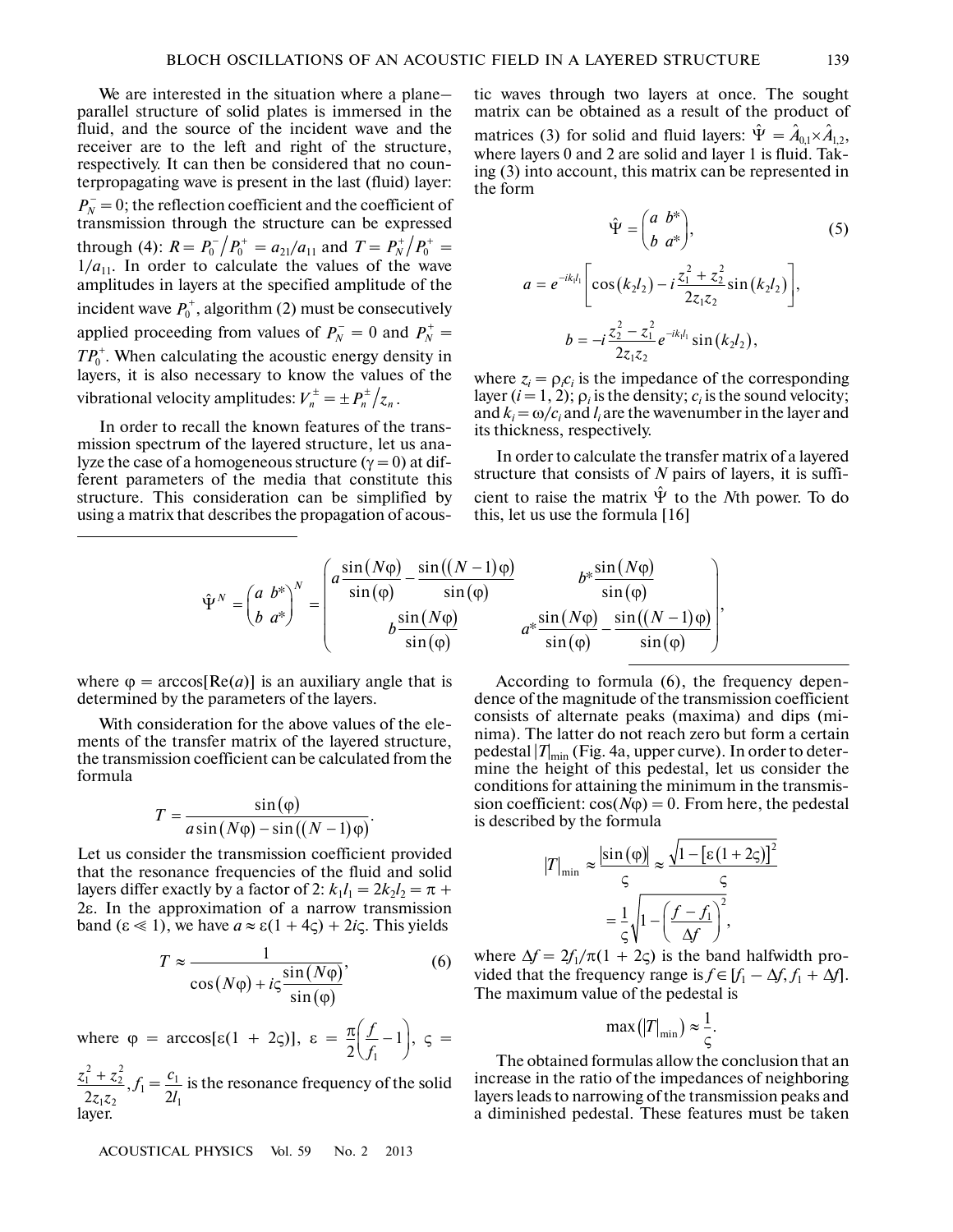| Number                      | Thickness, mm     | Sound velocity, m/s |
|-----------------------------|-------------------|---------------------|
|                             | $1.662 \pm 0.008$ | $5781 \pm 31$       |
| $\mathcal{D}_{\mathcal{A}}$ | $1.630 \pm 0.007$ | $5791 \pm 13$       |
| 3                           | $1.628 \pm 0.005$ | $5790 \pm 17$       |
|                             | $1.654 \pm 0.007$ | $5761 \pm 77$       |
| 5.                          | $1.632 \pm 0.006$ | $5785 \pm 31$       |
|                             | $1.653 \pm 0.006$ | $5786 \pm 20$       |

Measured thicknesses and sound velocities in glass plates

into consideration when planning experiments: when the pedestal height is small, the transmission peaks are more pronounced and can be better observed. When the impedance contrast is high, a small width of the peaks indicates the necessity of choosing a sufficiently small frequency step in measurements of the transmis sion spectrum of a layered structure.

Let us find both the frequencies at which dips between neighboring transmission peaks are posi tioned and the number of these dips. For this purpose, the following condition is used:  $N\varphi = \frac{\pi}{2} + \pi n$ . Substituting this condition into formula  $(6)$ , we obtain the expression for the frequencies that correspond to the minima of the transmission-spectrum magnitude: 2

$$
f = f_1 + \Delta f \cos\left(\frac{1}{N}\left[\frac{\pi}{2} + \pi n\right]\right), \quad n = 0, \quad 1...N - 1.
$$

Let us perform the same calculations to determine the positions of the transmission peaks and use the fol lowing conditions:  $cos(N\varphi) = 1$  and  $sin(\varphi) \neq 0$ ; i.e.,  $N$ φ = π*n* and φ ≠ π*n*:

$$
f = f_1 + \Delta f \cos(\pi n/N), \quad n = 1...N - 1.
$$

It follows from the condition  $N\varphi = \pi n$  that the number of peaks must be  $N + 1$ , but because of the condition  $\varphi \neq \pi n$ , the two end peaks are not realized. Thus, the frequency dependence of the magnitude of the transmission spectrum within one band has  $N-1$ transmission peaks and  $N - 2$  dips between them [5]. Note that the number of transmission peaks coincides with the number of fluid-filled cavities in the layered structure. The total width of the peaks and the depth of the dips between them are determined by the ratio of the impedances of the solid and fluid layers.

#### EXPERIMENTAL SETUP

Achievement of an acoustic analog of the BO effect requires special selection of the thicknesses of solid and fluid layers. We proceed from the fact that only the thickness of fluid layers is controlled in the experi ment. It is then required to create conditions under which the acoustic energy is stored mainly in the fluid layers, while the solid-state layers play a passive role. As is known, the energy is stored in a layer of thickness *l* near the resonance frequency multiple of *c*/(2*l*), where *c* is the sound velocity in the layer. Hence, solid plates do not resonate (are passive) within the frequency ranges far from the frequencies  $f_n^{\text{(solid)}} =$  $n \times c_{\text{solid}}/(2l_{\text{solid}}), n = 1, 2, ...$  The fluid layers efficiently store energy near frequencies of  $f_m^{(\text{fluid})}$  =  $m \times c_{\text{fluid}}/(2l_{\text{fluid}})$ ,  $m = 1, 2, ...$  In order to ensure the energy localization condition only in the fluid layers, it is necessary to select a characteristic signal frequency close to one of the frequencies  $f_m^{\text{(fluid)}}$  and the farthest from  $f_n^{\text{(solid)}}$ . These requirements are, in particular, satisfied if the resonance frequencies of the fluid layers are in the middle between the resonance frequencies of the solid-state layers. At low frequencies, this condi tion corresponds to frequencies of  $f \approx f_1^{\text{(fluid)}} = 0.5$ .  $f_1^{\text{(solid)}}$ , thus, the chosen widths of the fluid and solid layers must be equal to a half- and quarter-wavelength, respectively. For example, let there be glass layers with a thickness of  $l_{solid} \approx 1.6$  mm with a sound velocity of  $c_{\text{solid}} \approx 6000 \text{ m/s}$  (see below). The wave frequency must then be close to  $c_{\text{solid}}/(4l_{\text{solid}}) \approx 1$  MHz, and the fluidlayer thickness  $l_{\text{fluid}} = 2l_{\text{solid}}c_{\text{fluid}}/c_{\text{solid}} \approx 0.8 \text{ mm}$ . The above estimates were used to select the parameters of the experimental setup that is described below.  $f_n^{\rm (solid)}$ 

As was mentioned above, a layered structure of alternating solid and fluid layers was chosen as the studied medium (a similar structure was used in [11]). The layer structure was a construction of six parallel glass plates that were immersed in water. The plates were square-shaped with sides 4 cm in length. The plate thicknesses were measured with a micrometer (these data are listed in Table 1). The spread at differ ent points of the plates was within 8 μm; i.e., the rela tive variations in the thickness of each plate were within 0.5%. As is seen from this table, the thicknesses of all six plates were the same to within a high accu racy. The sound velocity in glass was measured at room temperature by the pulse-echo method using short sig nals, which were excited by the opticoacoustic method [17]. The results of these measurements are also shown in the table. The glass density was determined by weighing samples and measuring their dimensions; the density was  $2503 \pm 25$  kg/m<sup>3</sup>. This value is in good agreement with the tabulated value for the window glass [18]. It was used in numerical calculations. The values of the density and sound velocity in water were taken as  $1000 \text{ kg/m}^3$  and  $1500 \text{ m/s}$ , respectively.

Note that the number of fluid layers in the above described structure is smaller than the number of solid layers by unity; i.e., there were altogether five fluid lay ers with controlled thicknesses. As was pointed out above, the realization of an acoustic analog of the BO effect requires that the fluid-layer thicknesses *lm* be set in accordance with formula (1). For this purpose, in our experiments, inserts with the required thickness were set between the glass plates. When the acoustic analog of BO was investigated, measurements were performed at different values of the gradient  $γ$ , thus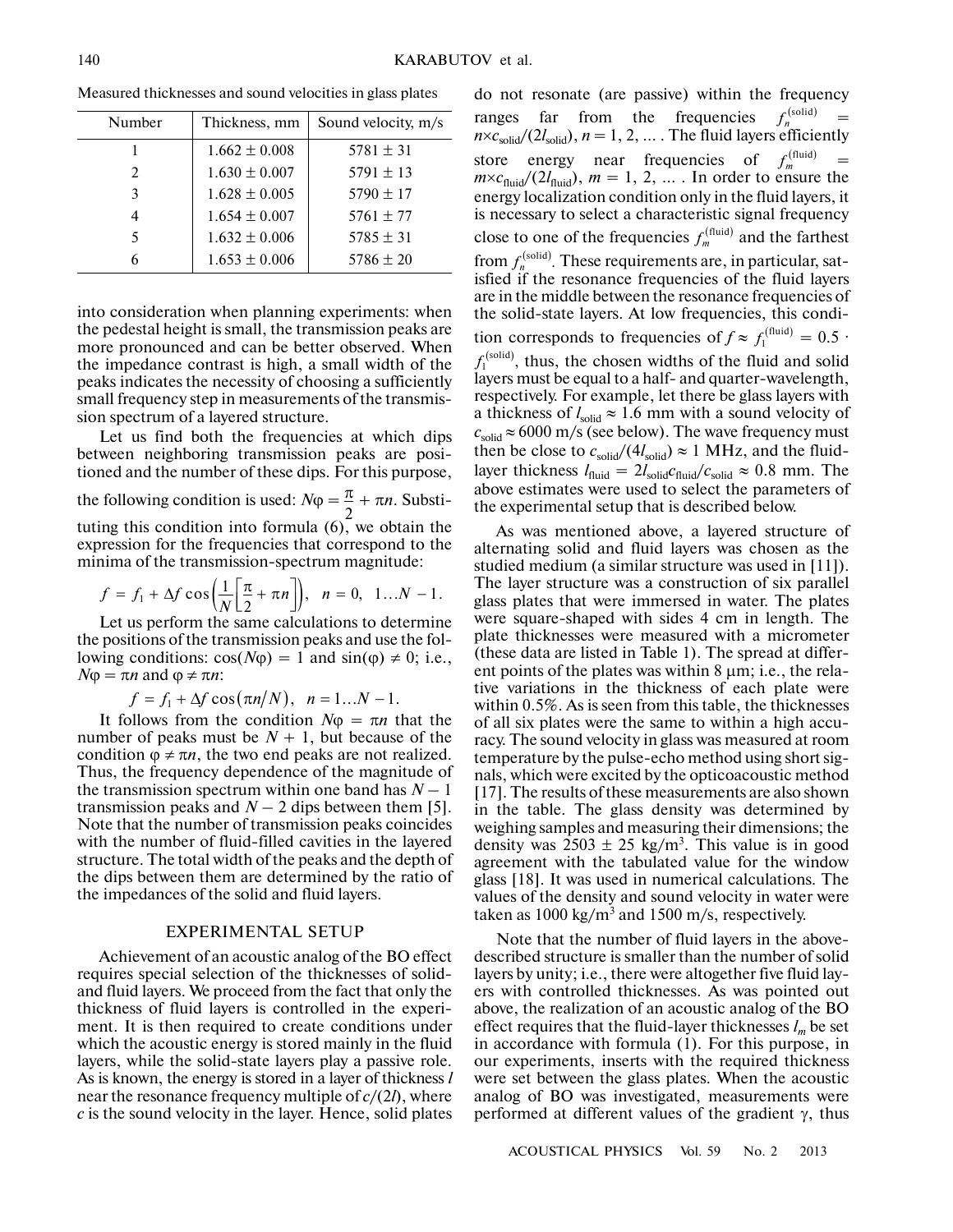requiring a large number of inserts. Each insert con sisted of a thick plate that roughly specified the layer thickness and a set of thin plates that ensured more accurate thickness adjustment. As the thick part of inserts, we used automobile clearance gages, which were plates of high-strength tool steel with calibrated thicknesses in the range from 50 μm to 1 mm. The thickness of the fluid layers was more finely adjusted by adding the required number of 10-μm-thick foil lay ers. The thus-formed inserts were strips with a length of 15 cm and a width of 1 cm. These strips were set at the opposite edges of glass plates. Thus, two inserts were used to specify the necessary distance between neighboring glass plates. The required value and high parallelism of the gap between the plates was checked with a micrometer by measuring the thickness of each insert near each of the four corners of the correspond ing plate.

Figure 1 shows a schematic diagram of the experi mental setup. The shape of a radiated signal in digital form was done by a computer (*1*) and transmitted to a digital generator (*2*). An analog signal from the gener ator arrived at a piezoelectric transducer (*3*), which, together with the studied structure (*4*), was in a water filled pool (*5*). Acoustic waves excited by the trans ducer propagated in the water, passed through the lay ered structure, propagated again in the water, and arrived at the receiving transducer. The received signal then arrived at a digital oscilloscope (*6*), from which it was transmitted to the computer for recording and processing.

Two identical broadband transducers with a center frequency of ~1 MHz and a diameter of 38 mm (V392-

SU model, Olympus, United States) were used as the transmitting and receiving transducers. They were set opposite each other in optical adjustment devices, which allowed smooth control of the transducer tilt angles. Both adjustment devices were fixed to a rigid frame. One adjustment device was stationary, and the other could be moved along rails, thus making it pos sible to smoothly change the distance between the source and receiver.

In order to observe an acoustic analog of BO, the experimental setup must satisfy a number of require ments. In particular, (a) the layered structure must be plane–parallel, (b) the propagation of studied waves must be nearly one-dimensional, and (c) the source and receiver must have sufficiently broad frequency bands for undistorted transmission and reception of pulse signals.

The plane–parallelism of layers was guaranteed by the above-described process of the structure assembly. The one-dimensional character of propagating waves was ensured by the wide-aperture receiver and its posi tion in the near-field zone. The length of the near field zone can be evaluated as  $L = \pi a^2/\lambda$ , where  $a =$ 1.9 cm is the radius of the transducer aperture and  $\lambda \approx$ 0.15 cm is the wavelength at the center frequency. This estimate yields  $L \approx 76$  cm, which appreciably exceeds the source–receiver distance used in the experiment (~30 cm). However, in reality, the near-field diffrac tion effects could be appreciable at shorter distances. In order to determine the degree of influence of wave divergence on the amplitude of acoustic waves, we pre liminarily measured the received signals at different transmitter–receiver distances. These measurements



**Fig. 1.** Schematic of experimental setup: (*1*) computer, (*2*) generator, (*3*) piezoelectric transducers, (*4*) layered structure, (*5*) bath with water, and (6) oscilloscope.

ACOUSTICAL PHYSICS Vol. 59 No. 2 2013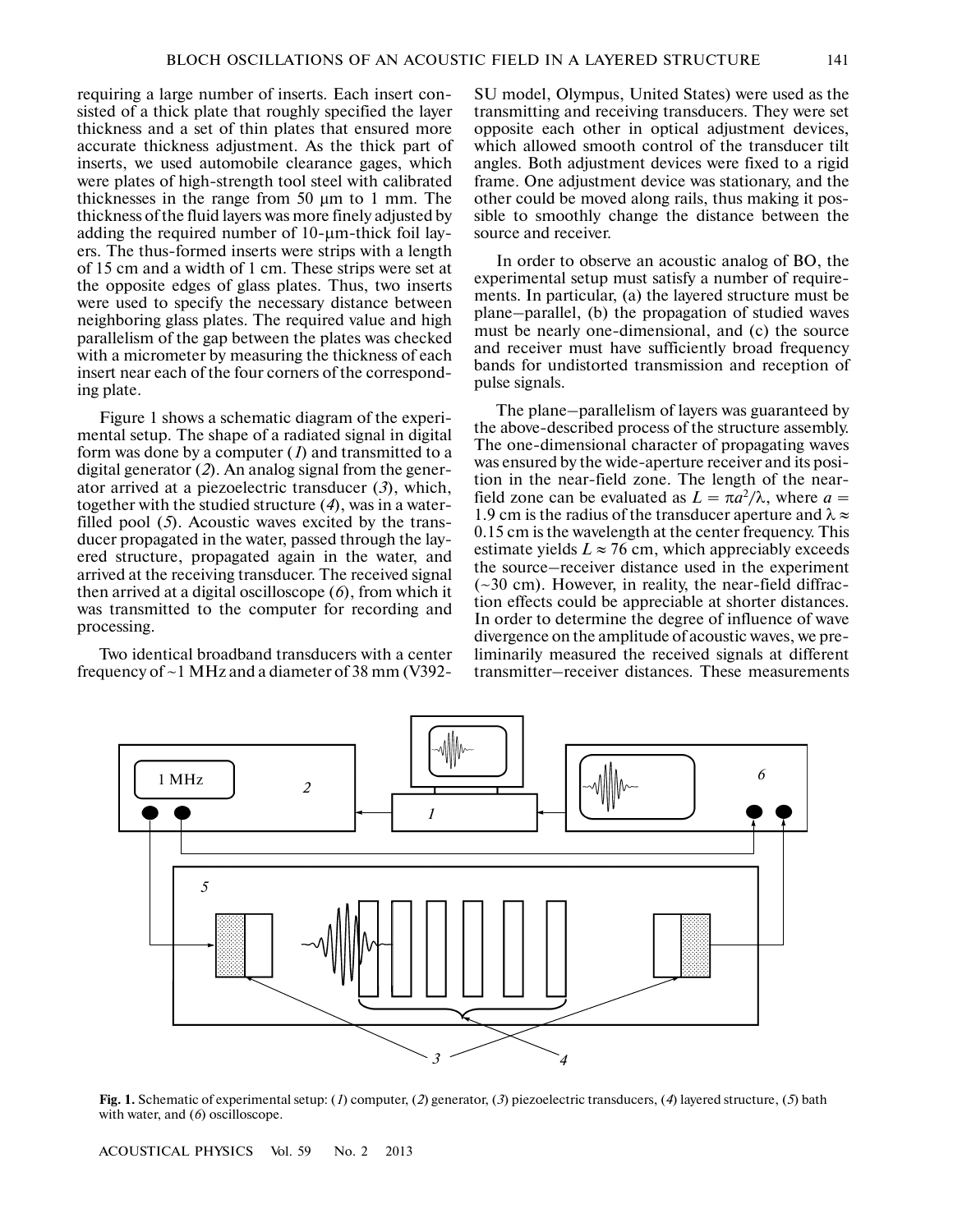

**Fig. 2.** Dependence of received acoustic signal on distance between transmitter and receiver: (solid line) experiment and (dotted line) theory.

were performed using an automated translational sys tem that could displace the receiver with a step of 10 μm along three mutually perpendicular axes (Velmex, United States). One of the axes that was per pendicular to the surfaces of the transducers was used to set the distance; two other axes, to bring the centers of the transmitter and receiver into coincidence. The transducers were adjusted before measurements. First, they were brought toward each other until contact to bring their centers into coincidence and to approxi mately set their surfaces in parallel positions. The receiver was then moved to the maximum possible dis tance (30 cm) under the experimental conditions, where the parallelism of the transducer was finely adjusted by setting the maximum amplitude of the received signal during transmission of a high-fre quency signal. Subsequently, the distance between the transducers was again reduced almost to zero in order to test their coaxiality. If the coaxilaity was violated, it was corrected by a transverse displacement of the receiver. The described adjustment procedure was repeated until the result became reproducible.

The effect of diffraction-limited divergence was studied by recording the amplitude of received acous tic waves as a function of the distance upon emission of a long radio pulse with a rectangular envelope and harmonic filling. Such measurements were performed at different frequencies. The use of a pulsed mode made it possible to avoid the influence of repeated reflections between the transmitter and receiver. Fig ure 2 shows the experimental dependence (dots) of the signal amplitude at a frequency of 800 kHz on the dis tance between the transducers. The solid line is the theoretical dependence for a piston transmitter that was obtained using the method described in [19]. For convenience of the comparison, both dependences were normalized to the corresponding maximum val ues. As is seen, the experimental dependence is prop erly described by the theoretical curve. In this case, the both curves indicate a certain decline in the wave amplitude with an increase in the distance to the receiver. Note that up to a distance of 30 cm, the signal did not decrease by more than 25%, thus allowing the



**Fig. 3.** Frequency response of transducers measured using a pulsed method at a distance of 20 cm between transducers.

diffraction-limited divergence to be considered weak in this region.

As was mentioned above, an analog of BO can be observed if the transmitter and receiver possess suffi ciently wide frequency bands. This condition was checked via emission and reception of a short pulse for a 30-cm distance between the transducers (exactly this distance was used in the subsequent experiments with the layered structure). First, the parallelism of the transducers was adjusted using the above-described scheme. Then, a short electric radio pulse  $u_1(t)$ , whose spectrum  $S_1(f)$  occupied a frequency band of  $\sim$ 500 kHz–1.5 MHz, was fed to the transmitter. An excited acoustic pulse propagated in the water and arrived at the receiver, at whose output an electric sig nal  $u_2(t)$  was recorded. In order to select the frequency response of the transducers, the received signal  $u_2(t)$ was recorded from the moment of arrival of the signal front to the moment of arrival of a pulse that was re reflected from the transmitter (i.e., the duration of the time window was equal to the time of the triple path from the transmitter to the receiver). The correspond ing spectrum  $S_2(f)$  was then calculated. In order to take the double electroacoustic transformation (dur ing transmission and reception) into account, the effi ciency of transmission and reception at a specified fre quency *G*(*f*) was characterized by the square root of the ratio of the spectral amplitudes of the received and excited signals:  $G(f) = \sqrt{S_2(f)/S_1(f)}$ . Figure 3 shows the plot of this function, which is normalized to its maximum value. As is seen, the function *G*(*f*) insignif icantly changes within a frequency range of 800 kHz– 1 MHz, thus guaranteeing correct measurements of the shapes of nonstationary acoustic signals in this fre quency range.

## CALCULATION AND EXPERIMENTAL RESULTS

Let us first consider the characteristic features of the transmission spectrum of the investigated layered structure. As was mentioned above, the chosen thick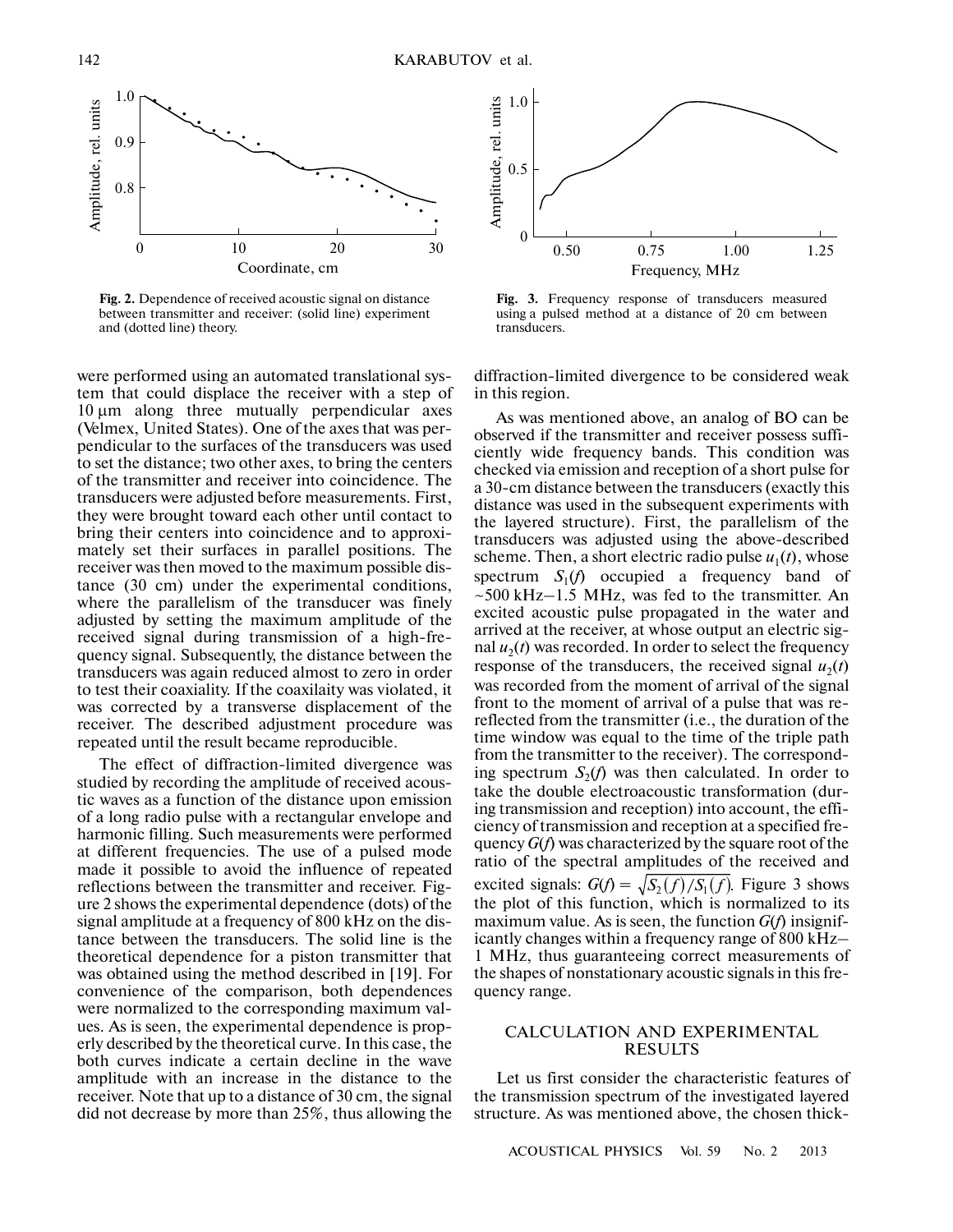nesses of the liquid layers were such that the thickness resonance of the liquid layers of interest was observed at frequencies far from the thickness resonances of the solid plates. On this basis, the liquid-layer and solid layer thicknesses were chosen to be close to a half- and quarter-wavelength, respectively, in the operating fre quency range, as in [11]. The frequency of the lowest thickness resonance in glass plates calculated using the parameters from the table was 1.76 MHz. The chosen thickness of the average liquid layer in calculations was  $l_0 = 0.845$  mm; this value corresponds to the resonance frequency  $f_0 = 888$  kHz at a sound velocity in water of 1500 m/s. The calculation results of the transmission coefficient in a wide frequency range are shown in Figs. 4a and 4b for a strictly periodic structure ( $\gamma = 0$ ) and for the case of a nonzero gradient of the reciprocal thicknesses of the liquid layers ( $\gamma = 3\%$ ). The behavior of the transmission coefficient (Fig. 4a) is typical of periodically nonuniform media: the transmission bands (permitted bands) alternate with forbidden bands. Transmission bands of finite widths are local ized in the region of the thickness resonances. Thus, there is a frequency band with a width of  $\sim$ 100 kHz near a frequency of 0.9 MHz, which is positioned around the fundamental thickness resonance of the liquid layers. The structure of this band is shown in more detail in the plot–inset above the main graph. The corresponding segment in the main plot is marked with vertical dashed lines. It is seen that in comparison to a certain pedestal in the frequency dependence of the transmission coefficient, there are peaks whose number coincides with the number of fluid layers (this feature was already discussed above). The next trans mission band (as the frequency increases) is localized near the frequency of the thickness resonance of the solid-state plates (~1.8 MHz) that coincides with the frequency of the second thickness resonance of the fluid layers. Therefore, this band is wider than the pre vious one and the number of peaks contained in it is equal to the total number of layers in the structure. With a further increase in frequency, there is one more permitted band near a frequency of 2.7 MHz. This band is related to the third resonance of the fluid lay ers. The observed regularity recurs at higher frequen cies. As the fluid-layer thicknesses change in accor dance with formula (1), the general character of the frequency dependence of the transmission coefficient remains unchanged (Fig. 4b). However, the fine struc ture of the permitted bands changes. This can be seen in the inset, which shows the behavior of the transmis sion coefficient near the main thickness resonance of the fluid layers. It is seen that side peaks in the fine structure begin to decrease. Another specific feature is more important: the pedestal decreases and the dis tance between the latter peaks begins to increase as compared to the case of  $\gamma = 0$ . Note that it is exactly these peaks in the permitted band that form the analog of the Wannier–Stark ladder. Their behavior with an increase in γ is discussed below in more detail.



**Fig. 4.** Frequency dependence of transmission coefficient of layered structure for different reciprocal-thickness gra dients: (a)  $\gamma = 0\%$  and (b)  $\gamma = 3\%$ .

The effect of spatial localization of electrons in var ious regions of a crystal as a function of the energy acquired by electrons is one of the fundamental fea tures of the behavior of electrons under conditions when BO is displayed. Analogous localization in wave analogs of BO must manifest itself in the form of a spa tial redistribution of the energies of waves of different frequencies. The above-described theoretical algo rithm allows studying the localization character in the case of the acoustic analog of BO. As an example, Fig. 5 shows the calculated distribution of the energy density of the acoustic field for frequencies of 0.8– 1 MHz inside the experimentally studied layered structure. The latter frequency range corresponds to a permitted band near the frequency of the lowest thick ness resonance of the liquid layers. Numbers denote glass plates, between which fluid layers are located. For convenience in visualizing weak signals, shades of gray are put in correspondence to the energy density logarithms. The coordinate and the frequency (in megahertz) are plotted along the abscissa (glass plates 1.65 mm thick are denoted by numbers) and ordinate axes, respectively. In calculations of the energy density at each frequency, the result was normalized to the energy density in the incident wave. As is seen in the presented pictures, the wave energy in the chosen fre quency range is predominantly localized in the liquid layers. The striped structure within each layer corre sponds to peaks in the above-considered frequency dependence of the transmission coefficient. For con-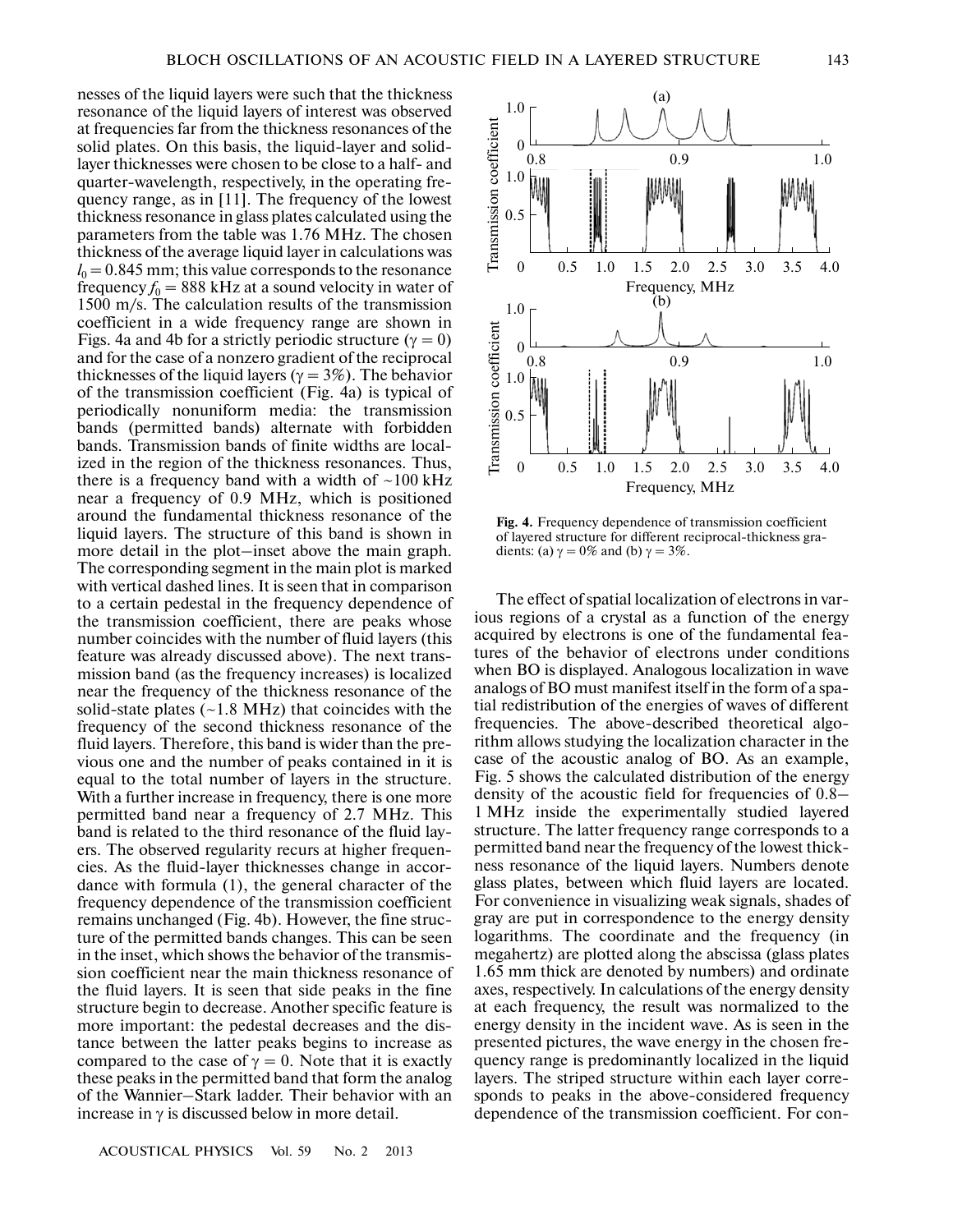

**Fig. 5.** Distribution of density of acoustic-field energy inside layered structure. Solid layers are marked with numbers. The fre quency dependence of the transmission coefficient is shown in the inset (right). Data are presented for different reciprocal-thick ness gradients: (a)  $\gamma = 0\%$ , (b)  $\gamma = 3\%$ , and (c)  $\gamma = 5\%$ .

venience, this dependence is shown in the inset to the right of the main image. Figure 5a corresponds to the case of identical thicknesses of the liquid layers ( $\gamma = 0$ ). The wave energy at all frequencies is distributed approximately uniformly over the liquid layers; i.e., localization is absent. When a nonzero reciprocal thicknesses gradient is introduced into the system, the character of the energy distribution changes (see Figs. 5b and 5c). The energy at low frequencies is localized on the left side, in thicker layers, while the

energy of the high-frequency components is stored on the right side of the structure, where the liquid layers are thinner. For large  $\gamma$ , the localization effect is more pronounced (Fig. 5c).

Another important feature of the changes that occur with an increase in g is a decrease in the density of the vibrational states (density of peaks on the fre quency scale). As is seen in Fig. 5, this effect exactly corresponds to the behavior of the transmission peaks in the considered permitted band and is nothing but an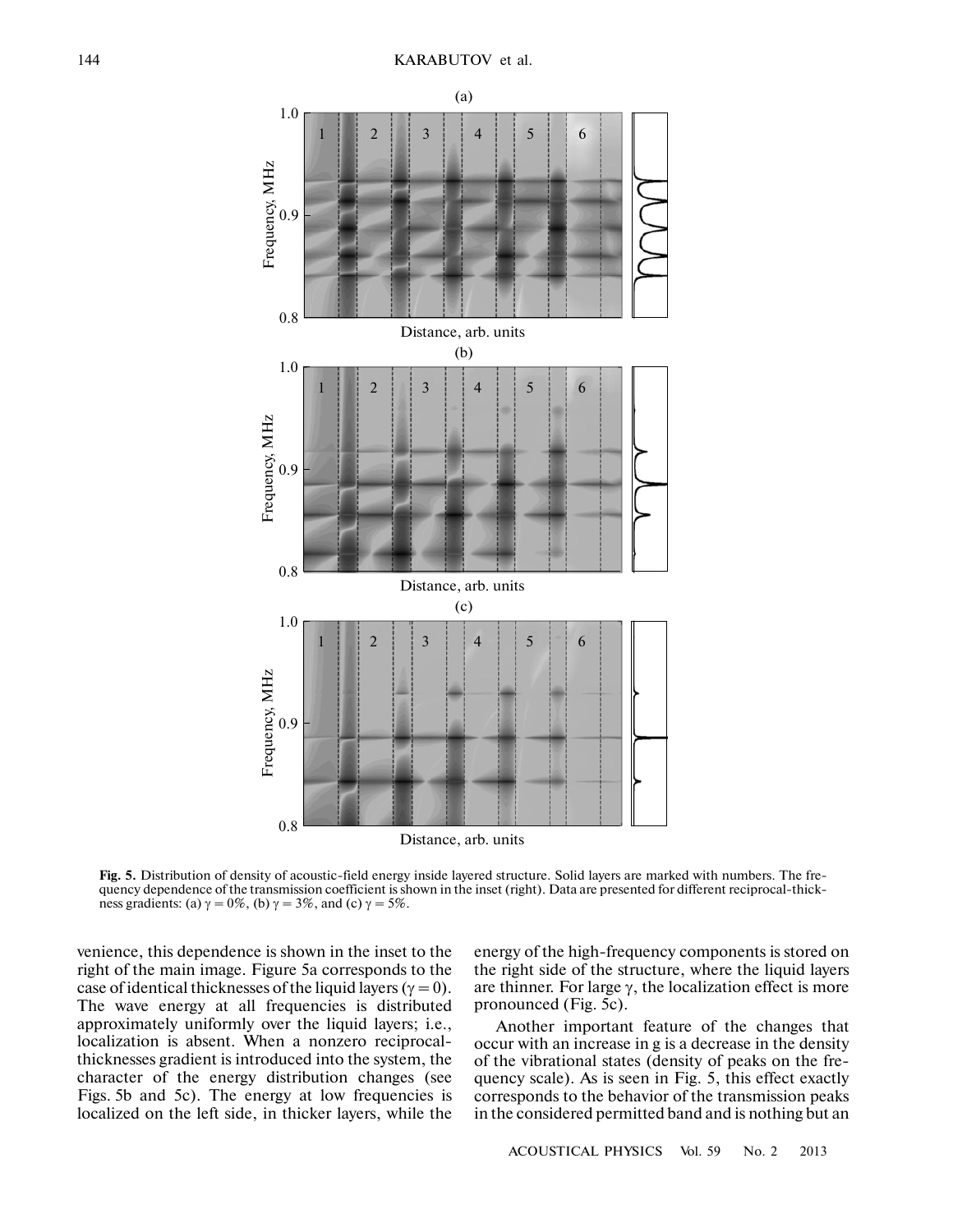

**Fig. 6.** Comparison of results of (a) simulating and (b) measuring the magnitude of the transmission coefficient (shade of gray) as functions of frequency (ordinate) and reciprocal-thickness gradient (abscissa).

analog of the effect of expansion of the Wannier–Stark ladder, which is observed with an increase in the exter nal electric field in a crystal.

This phenomenon is shown in more detail in Fig. 6a, in which shades of gray show the calculated distribution of the transmission coefficient as a func tion of the frequency and the reciprocal-thickness gra dient γ. An increase in γ from a zero value does not immediately cause an increase in the intervals between the transmission peaks. In the region of small  $\gamma$ , the intervals between the transmission lines remain virtu ally constant, but beginning already with  $\gamma = 2\%$ , they scatter almost linearly as a function of  $\gamma$ . In the same way, the difference in the frequencies of peaks in the electron spectrum is a linear function of the electric voltage applied to a crystal (the Wannier–Stark effect). An increase in  $\gamma$  also leads to a decrease in magnitude of the transmission coefficient at side peaks, which is associated with the substantial difference between the impedances of fluid and solid layers. It can be con cluded from Fig. 6a that an acoustic analog of BO in the considered system can be observed in a range of γ of 2–8%.

The above-described theoretical results were com pared to the experimental ones. The measurements were performed with the transducers set at a distance of 30 cm from each other. Before the studied multilay ered structure was submerged in water, the parallelism of the receiver and transmitter surfaces was adjusted. For this purpose, a radio pulse with a rectangular enve lope at a frequency of 1.1 MHz was emitted. The pulse duration was chosen as 40 periods: in this case, tran sient processes in the transducers terminated at the end of the pulse and the envelope reached a steady state level that corresponded to continuous emission mode. The optimal positions of the transducers, in which the amplitude of the received signal in the region of the steady-state envelope was maximized, were sought by changing the tilt angles of the transduc ers. After this adjustment, the studied structure was placed between the transducers. The parallelism of the transmitter surface and the front-plate surface of the multilayer structure was also set using the acoustic method according to the maximum amplitude of the plate-reflected signal.

The frequency dependence of the transmission coefficient of the layered structure was determined by comparing two runs of measurements—with and without the structure. The same amplitude  $(5 V)$  of the generator output pulse was used in both runs. The pulse duration was 40 wave periods. The amplitude of the received wave was measured in the time interval with a steady-state envelope of the receiver signal in approximately 15 periods after the arrival of the signal front, thus corresponding to the continuous-wave mode. The frequency was changed in a frequency band of 800 kHz–1 MHz with a step of 0.4 kHz. The transmission coefficient at each frequency was calcu lated as the ratio of the wave amplitudes in the pres ence and absence of the studied structure.

Figure 6b shows the results of experimental study of the frequency dependence of the layered-medium transmission coefficient for different γ. For proper comparison of the theoretical and experimental results, the data in Fig. 6b are represented in the same form as those in the theoretical curve in Fig. 6a. For this purpose, the curves of the frequency dependences at different  $\gamma$  are transformed into bands with a width  $\Delta y = 1\%$ , the shades of gray in which characterize the transmission coefficient. Comparison of Figs. 6a and 6b shows that the experiment confirms the presence of a Wannier–Stark ladder with an almost linear diver gence of the transmission peaks with an increase in the reciprocal-thickness gradient γ.

The frequency dependence of the transmission coefficient for  $\gamma = 3\%$  is shown in more detail in Fig. 7. The theoretical and experimental dependences are shown by the upper and lower curves, respectively, and the coincidence is good. The only difference is a slight shift  $(-10 \text{ kHz})$  of the experimental "comb" with respect to the theoretical one toward lower frequen cies. This shift amounts to approximately 1% of the frequency of the central model peak (890 kHz) and can be explained by the visible thickening of layers due to a certain nonparallelism of the transducer surfaces and layers in the layered structure.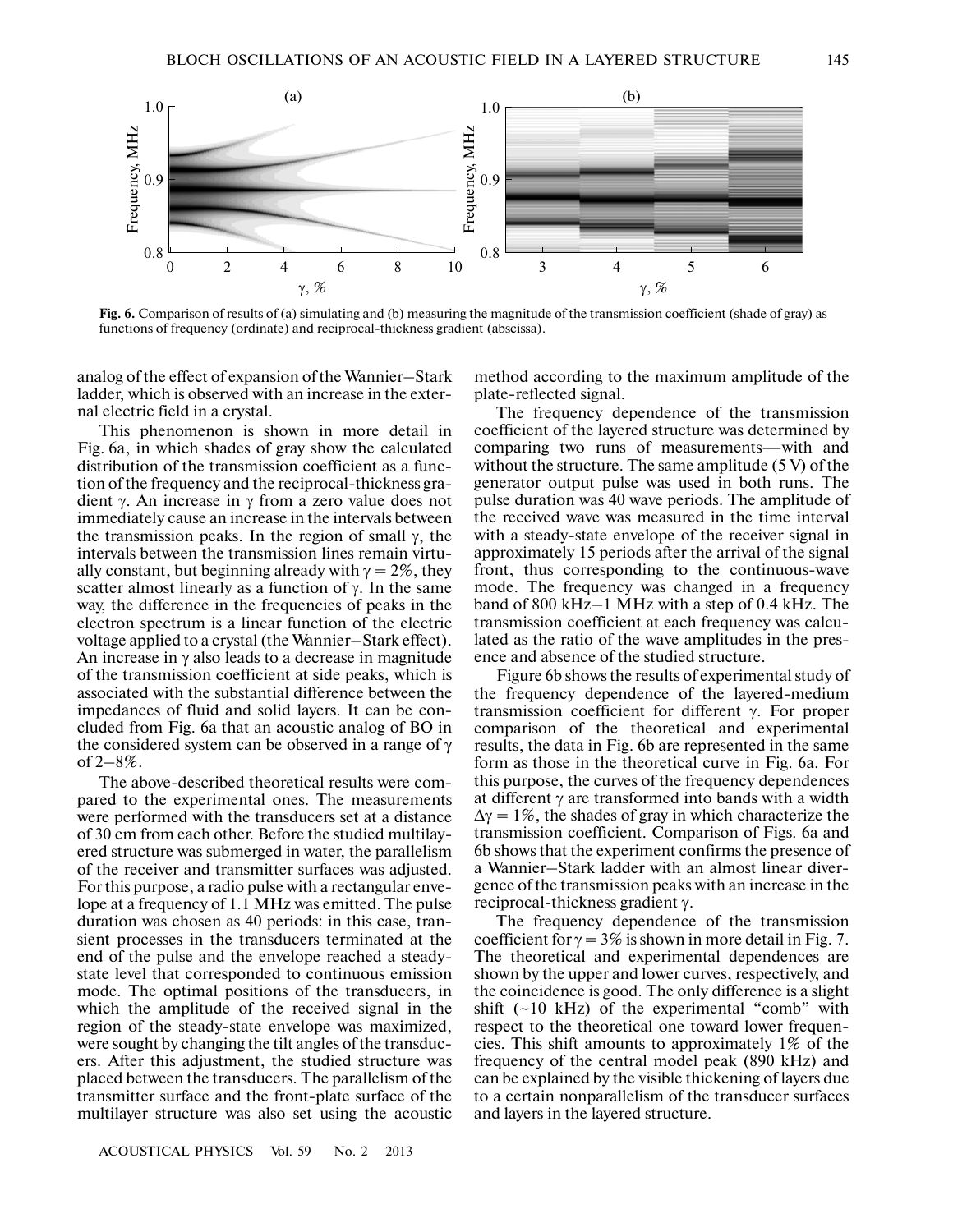

**Fig. 7.** Comparison of results of (a) simulating and (b) measuring the frequency dependence of the transmis sion coefficient for  $\gamma = 3\%$ . The dashed line shows the shape of the probing-pulse spectrum during observation of BO (Fig. 7b).

Observation of an analog of BO requires the appearance of a signal at the output of the layered structure, the spectrum of which must contain several (at least two) peaks of the Wannier–Stark ladder. As is seen in Fig. 7, this occurs if the spectrum of the inci dent wave falls within a transmission band, i.e., a fre quency band that contains transmission peaks. The dashed line in the lower plot shows the bell-shaped spectrum of the incident wave chosen to implement BO. The center of the incident-wave spectrum was slightly displaced to the right relative to the most intense transmission peak in order to suppress this peak and amplify a weak peak–satellite, thus making the transmitted wave a composition of two quasi monochromatic waves with comparable amplitudes.

Figure 8 shows the results of calculations (a) and measurements (b) of the BO effect observed upon incidence of a wave, whose spectrum is shown in Fig. 7b (dashed line), on the studied structure. The temporal profile of the incident signal is shown in the upper plots in Fig. 8. The signal has the shape of a radio pulse with a Gaussian envelope with a filling fre quency of  $\sim 0.9$  MHz and a duration of about 20 μs. Other plots in Fig. 8 show the shape of a transmitted signal at different values of the reciprocal-thickness gradient γ. It is important that in the calculations and experiments, the transmitted signal had the form of pronounced quasi-periodic beats. The experimental



**Fig. 8.** Comparison of results of (a) simulation and (b) experiment of a signal measured at the output of the layered structure for  $\gamma = 3$ , 5, and 6%. The upper plot shows the pulse signal incident on the structure.